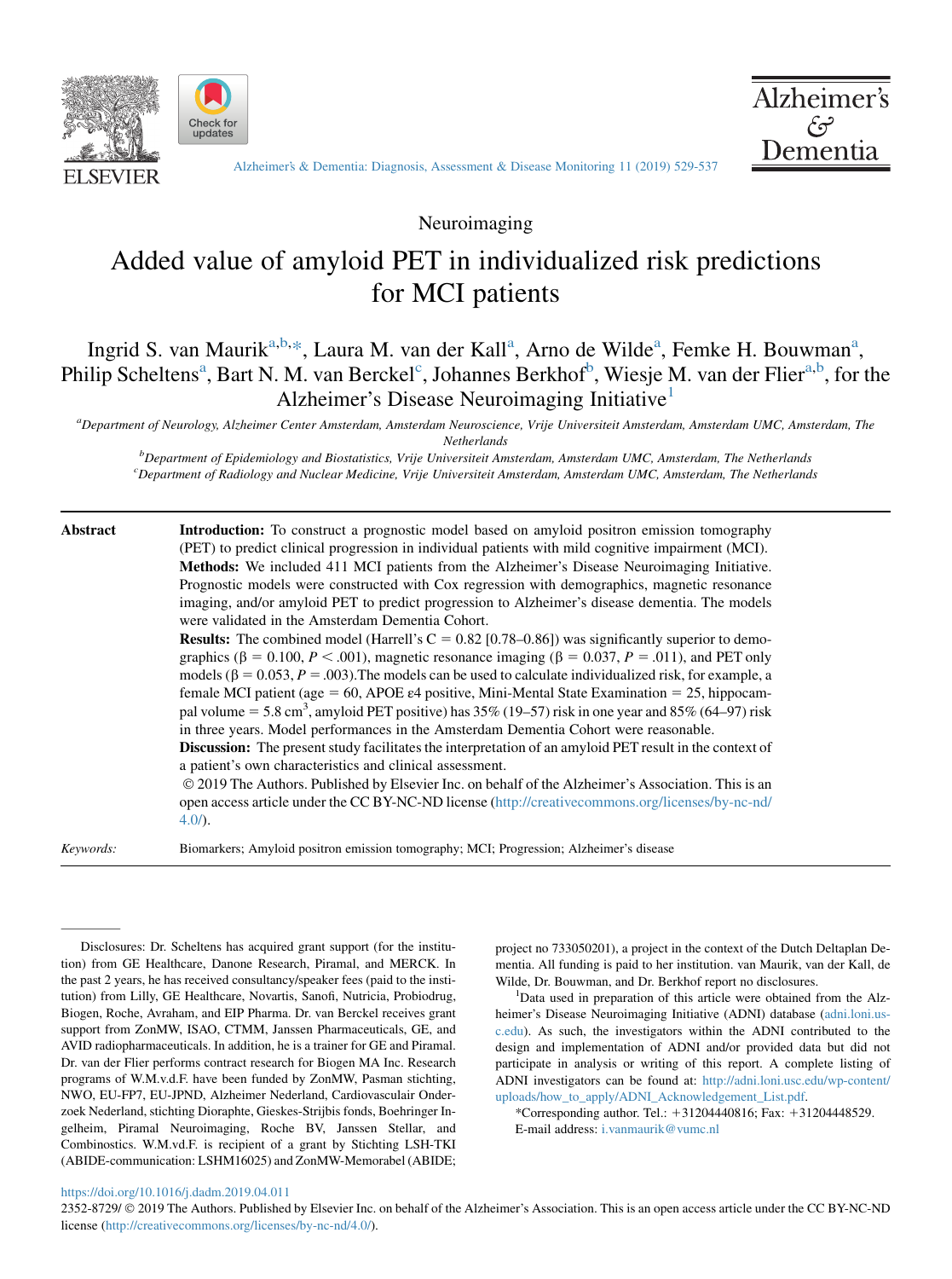# 1. Background

Introduction of amyloid positron emission tomography (PET) tracers allowed visualization of fibrillary amyloid- $\beta$ plaques during life and had a tremendous impact on the field of Alzheimer's disease (AD) research [\[1\].](#page-6-0) The recent US Food and Drug Administration and European Medicines Agency approvals of fluorine-labeled tracers enable the implementation of amyloid PET imaging in clinical practice [\[2\].](#page-6-0) Guidelines for appropriate use of amyloid PET have been published to guide clinicians in its use [\[3\].](#page-6-0) In these appropriate use criteria, a longstanding and unexplained mild cognitive impairment (MCI) is proposed as an indication for amyloid PET. Moreover, recently published research guidelines incorporate amyloid PET evidence to support AD as underlying etiology [\[4\].](#page-7-0)

To assess the clinical utility of amyloid PET, multiple studies investigated the diagnostic value of amyloid PET and demonstrated that amyloid PET contributes to changes in etiological diagnosis, increases diagnostic confidence, and affects patient management [\[5–8\]](#page-7-0). In addition, in predementia stages, amyloid PET positivity has repeatedly been associated with an increased risk of dementia, showing its prognostic value [\[9,10\].](#page-7-0) Nonetheless, the predictive value may vary with patient characteristics, and therefore, the translation to an individual patient remains challenging. For instance, age and APOE ε4 are the two most important risk factors for AD, and both have been strongly associated with an increased risk of amyloid deposition [\[11,12\]](#page-7-0). Findings on the effect of other factors, such as gender and cognitive status, on amyloid deposition have been inconsistent [\[9,13,14\]](#page-7-0).

Ideally, the meaning of an amyloid PET result should be interpreted in the context of a patient's entire clinical assessment. As it is quite unlikely that a clinician would order amyloid PET without first ordering magnetic resonnance imaging (MRI), the interpretation of an amyloid PET should not only take into account demographics and cognitive screening but also MRI results. However, studies investigating the impact of patient characteristics and MRI on the predictive ability of amyloid PET are lacking, hampering the interpretation of PET results for the individual patient [\[7,15\]](#page-7-0).

Studies such as IDEAS [\[16\]](#page-7-0) and AMYPAD [\[17\]](#page-7-0) are now evaluating the clinical utility of amyloid PET into clinical routine on a large scale. As these studies are implementing amyloid PET in the diagnostic workup, the importance to translate results to the individual patient becomes more imminent. But in this light, one important question remains largely unanswered to date: how should the professional interpret amyloid PET findings in conjunction with other information gathered during the diagnostic process such as patient characteristics and MRI findings, and especially in patients who are not yet demented, what does this mean for the prognosis. The purpose of the present study was to construct a prognostic model for clinical progression based on amyloid PET taking into account patients' demographic and clinical characteristics, to allow risk estimations in individual MCI patients.

# 2. Methods

# 2.1. Patients

We selected 411 MCI patients from the Alzheimer's Disease Neuroimaging Initiative (ADNI) database [\(adni.loni.](http://adni.loni.usc.edu) [usc.edu](http://adni.loni.usc.edu)). Insititutional review boardapproval for the ADNI protocol was obtained at each participating site. All patients gave written informed consent.

Inclusion criteria for the present study were a baseline diagnosis of MCI, availability of amyloid PET, and at least 6 months of clinical follow-up. A detailed description of the methods can be found in the [Supplementary Material.](#page-6-0) According to the routine protocol, clinical assessment consisted of a clinical interview, Mini-Mental State Examination scoring (MMSE) and neurologic and neuropsychological assessment. MRI was performed at baseline, and PET scans took place within 2 weeks after the screening/ baseline visit. Baseline diagnosis of MCI was made in accordance with the criteria of Petersen et al. [\[18\].](#page-7-0)

Patients were monitored longitudinally at 3- to 12-month intervals up to 8 years for possible changes in diagnosis. The criteria of the National Institute of Neurological and Communicative Disorders and Stroke-Alzheimer's Disease and Related Disorders Association for probable AD were used to diagnose patients with mild AD dementia [\[19\]](#page-7-0).

# 2.2. APOE ε4 genotyping

Genotyping of APOE was performed at baseline using DNA extracted by Cogenics from a 3 mL aliquot of EDTA blood. APOE  $\varepsilon$ 4 positivity, defined as having  $>1$   $\varepsilon$ 4 allele, was used as predictor. APOE genotype was available for all patients.

# 2.3. MRI

MRI was available for 89% ( $n = 366$ ) of the patients. The number of patients at risk did not differ between patients with MRI and the total sample [\(Supplementary Fig. 1](#page-6-0)). MRI was acquired as described online [\(adni.loni.usc.edu/](http://adni.loni.usc.edu/data-samples/mri/) [data-samples/mri/\)](http://adni.loni.usc.edu/data-samples/mri/). Brain MRI was performed on 1.5 T  $(n = 6)$  and 3.0 T  $(n = 360)$  MRI systems. Hippocampal volume (HCV) and whole brain volume were estimated with Freesurfer version 4.4 ( $n = 6$ ) and Freesurfer version 5.1  $(n = 360)$ .

# 2.4. Amyloid PET

 $[$ <sup>11</sup>C] PIB (n = 6) and  $[$ <sup>18</sup>F] florbetapir (n = 405) image data were acquired ([adni.loni.usc.edu/data-samples/pet/\)](http://adni.loni.usc.edu/data-samples/pet/) and processed as described online [\(adni.loni.usc.edu/](http://adni.loni.usc.edu/methods/pet-analysis/) [methods/pet-analysis/](http://adni.loni.usc.edu/methods/pet-analysis/)) [\[14\]](#page-7-0). In brief, global cortical  $\lceil {}^{11}C \rceil$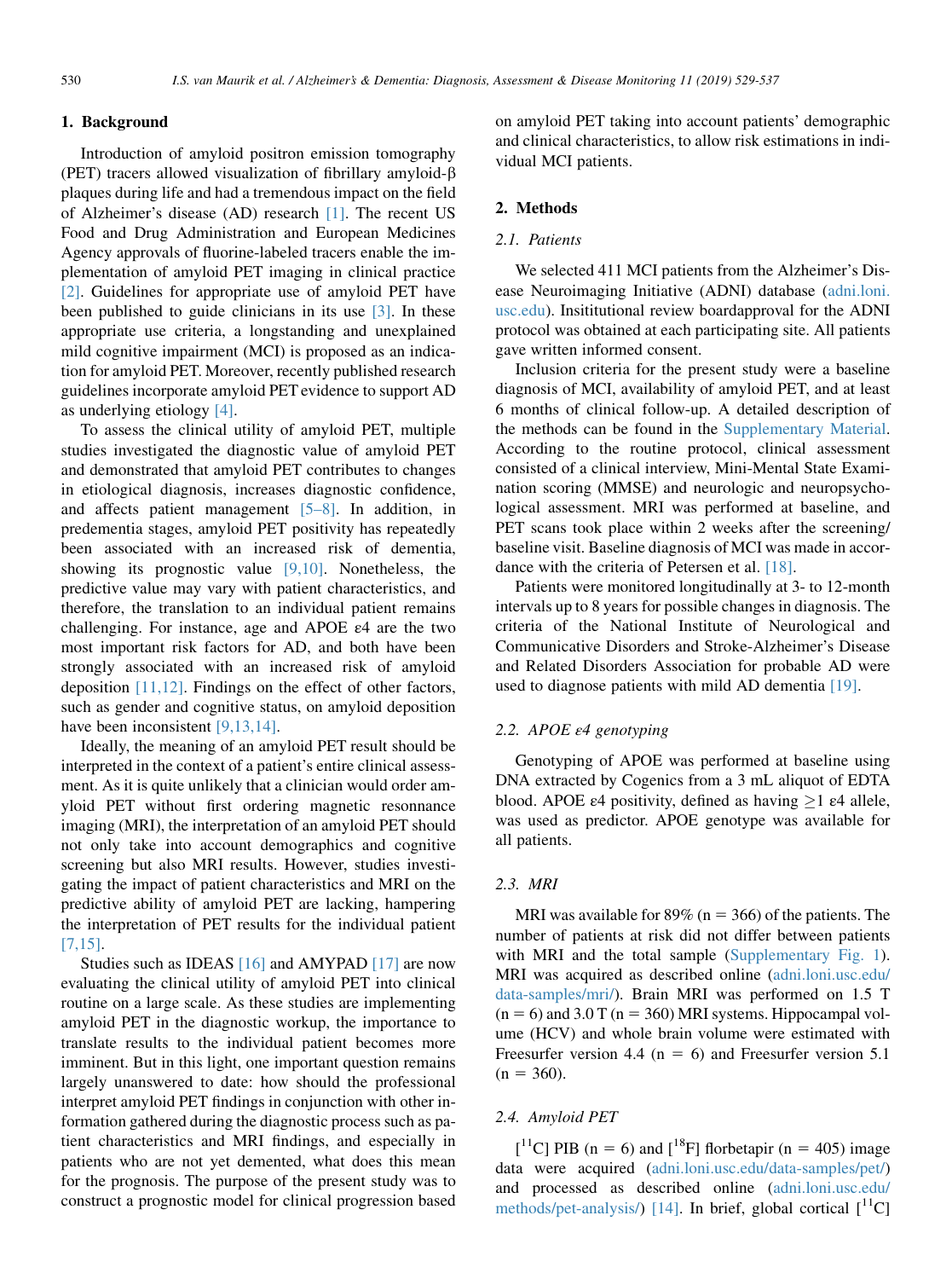PIB PET and  $[18F]$  florbetapir retention was estimated by the mean of the standardized uptake values (SUV) from cortical gray matter (lateral and medial frontal, anterior and posterior cingulate, and lateral parietal and lateral temporal) regions relative to the uptake in gray and white matter cerebellum, creating an SUV ratio (SUVr). Patients were categorized as either PET positive or negative using a cut-off value (SUVr) of 1.50 for  $\lceil$ <sup>11</sup>C] PIB and 1.10 for  $\lceil$ <sup>18</sup>F] florbetapir [\[20–24\].](#page-7-0)

#### 2.5. Statistical analysis

We used STATA 14 SE for statistical analyses. Prognostic models were constructed using Cox proportional hazard analysis. Clinical endpoint was clinical progression to ADdementia. Patients progressing to non-AD dementia were censored at progression. For purpose of comparison, we first constructed (1) a demographics only model based on patient characteristic age, sex, MMSE score, and APOE  $\varepsilon$ 4 and (2) an MRI model based on patient characteristics,  $HCV$  (cm<sup>3</sup>), and normalized whole brain volume (NWBV,  $cm<sup>3</sup>$ ). Next, (3) we based the PET model on patient characteristics and amyloid PET result (positive/negative). Finally, (4) we constructed a combined model based on amyloid PET, HCV, NWBV, and patient characteristics. In all models, main effects and two-way interactions between all possible combinations of variables were included in the model via a backward selection procedure if the P value  $\leq$  .10. For comparison, we constructed the models without APOE ε4 as a potential predictor in an additional set of analyses. For all models, we estimated Harrell's C statistic to assess the prognostic accuracy of the model. We tested differences in model fit using the somersd package combined with lincom command in STATA [\[25\].](#page-7-0) Based on the obtained prognostic models, we calculated one- and three-year cumulative progression probabilities with 95 percent confidence intervals (CIs) using the STATA 'survci' command [\[26\].](#page-7-0) Probabilities were read from the survival function for specific combinations of patient characteristics and PET result. As an example, we provide probabilities of progression (95% CI) for patients with either a positive or negative PET scan, APOE  $\varepsilon$ 4 positive or negative, man or woman, and  $80<sup>th</sup>$  or  $20<sup>th</sup>$  percentile of HCV, NWBV, with good (MMSE = 30) or impaired (MMSE = 25) cognition, and low (60) age or high (80) age. Based on these examples, we report for each model the lowest and highest probabilities of progression. Moreover, to appreciate the added value of biomarkers in a more practical way, we present the progression probabilities of an example case of a woman, APOE ε4 positive patient, aged 62, with an MMSE of 25.

#### 2.6. Validation

We performed an external validation on data from the clinical Amsterdam dementia cohort (ADC) ( $n = 107$ ) [\[27,28\]](#page-7-0). Demographic characteristics can be found in [Supplementary Table 1](#page-6-0). During the baseline visit, all patients received a one-day standardized baseline clinical assessment. Clinical diagnosis of MCI was made by consensus during a multidisciplinary meeting [\[29,30\].](#page-7-0) The standardized annual follow-up included a follow-up visit with the neurologist and neuropsychologist, after which the diagnosis was reevaluated. AD diagnosis was based on international diagnostics or research consensus criteria [\[19,31,32\].](#page-7-0)

MRI was performed on 1.0, 1.5, and 3.0 T MRI systems and according to a standardized protocol [\[27,28\].](#page-7-0) Left and right HCVs (mL) were estimated using FMRIBs Integrated registration and segmentation tool (FSL FIRST) [\[33\].](#page-7-0) NWBV (mL) were estimated with Structural Image Evaluation using Normalization of Atrophy Cross-sectional (SIE-NAX) [\[34\]](#page-7-0). Amyloid PET was performed on different scanners (Gemini TF PET-CT, Ingenuity TF PET-CT, and Ingenuity PET/MRI system; Philips Medical Systems, Best, the Netherlands) using different PET tracers ( $[$ <sup>11</sup>C] PiB  $[n = 42]$ ,  $[{}^{18}F]$  flutemetamol  $[n = 10]$ ,  $[{}^{18}F]$  florbetaben  $[n = 54]$ , and  $\binom{18}{1}$  florbetapir  $[n = 1]$ ). An experienced nuclear medicine physician visually rated the scans as positive or negative.

The established models were fitted to amyloid PET biomarker values and patient characteristics. Regression on the prognostic index was performed, and Harrell's C statistic was calculated to assess prognostic performance of these models in the ADC.

# 3. Results

#### 3.1. Demographic and clinical characteristics

Mean age of the group of MCI patients was  $72 \pm 7$ , and  $n = 184$  (45%) were women; average MMSE was 28  $\pm$  2;  $n = 199$  (48%) were APOE ε4 positive. A positive amyloid PET scan was found in  $n = 231 (56\%)$ , and over  $3 \pm 2$  years,  $n = 100$  (24%) progressed to AD-dementia ([Table 1](#page-3-0)).

#### 3.2. Demographic model

Cox proportional hazards analysis revealed that age, MMSE, and APOE ε4 were retained in the demographic only model. The Harrell's C statistic was 0.73 (0.68–0.77) [\(Table 2](#page-3-0)). Probabilities of progression ranged from 1% (0– 2) in one year and  $5\%$  (3–9) in three years in young (age 60) APOE ε4 negative patients with a high MMSE score (30) to 23% (15–34) in one year and 62% (49–76) in three years in older (age 80) APOE ε4 positive patients with a lower MMSE score (25).

#### 3.3. MRI model

The MRI model contained HCV, sex, MMSE, and APOE ε4 as predictors; none of the interaction terms contributed significantly to the model. The Harrell's C statistic was 0.78 (0.73–0.83), and MRI model had a better model fit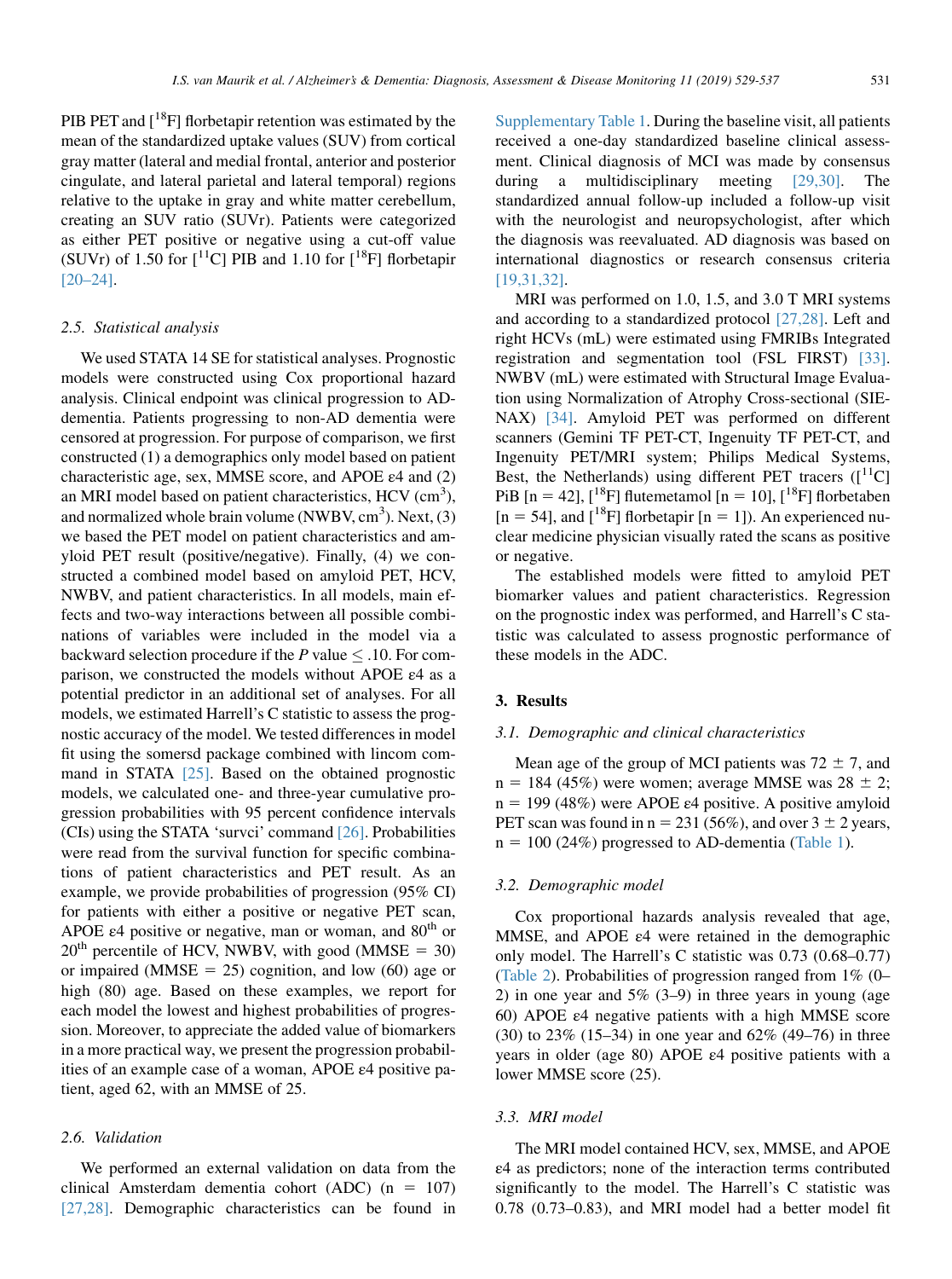<span id="page-3-0"></span>Table 1 Demographic characteristics of MCI patients

| <b>Characteristics</b>         | Total<br>$(n = 411)$        | MCI-AD<br>$(n = 100)$       | MCI-stable<br>$(n = 311)$   |
|--------------------------------|-----------------------------|-----------------------------|-----------------------------|
| Age                            | $71 \pm 7$                  | $73 \pm 7$                  | $71 \pm 8$                  |
| Sex, $F$ $(\%)$                | 184 (45)                    | 42 (42)                     | 142 (46)                    |
| MMSE, median<br>( IQR)         | $28(27-29)$                 | $27(26-29)$                 | $29(28-30)$                 |
| APOE $\varepsilon$ 4 carrier   | 282 (41%)                   | 71 (71%)                    | 128 (41%)                   |
| Amyloid PET<br>positive        | 199 (48%)                   | 88 (88%)                    | 144 (46%)                   |
| $HCV$ (cm <sup>3</sup> )       | $7.0 \pm 1.1$               | $6.4 \pm 1.1$               | $7.2 \pm 1.1$               |
| NWBV $(cm3)$<br>FU time, years | $1059 \pm 105$<br>$3 \pm 1$ | $1049 \pm 110$<br>$2 \pm 1$ | $1062 \pm 104$<br>$3 \pm 1$ |

NOTE. Data are mean  $\pm$  standard deviation, unless otherwise specified. Abbreviations: AD, Alzheimer's disease; APOE, Apolipoprotein E; FU, follow-up; HCV, hippocampal volume (sum); IQR, interquartile range; MCI, mild cognition impairment; MMSE, Mini-Mental State Examination; NWBV, normalized whole brain volume; PET, positron emission tomography.

than the demographic only model  $(\beta = 0.063 \, [0.019])$ ,  $P = .001$ . Table 2).

Probabilities of progression ranged from 1% (0-2) in one year and 3% (2–6) in three years in men, APOE ε4 negative patients with a high MMSE score (30) and high HCV ( $8 \text{ cm}^3$ , 80<sup>th</sup> percentile) to 21% (13–32) in one year and 63% (47–77) in three years in women, APOE ε4 positive patients with a low MMSE score (25) and low HCV  $(5.8 \text{ cm}^3, 20^{\text{th}})$ percentile).

#### 3.4. PET model

In the PET model, only main effects of amyloid PET result, MMSE, and APOE ε4 are retained in the model. Harrell's C statistic was 0.77 (0.73–0.83) (Table 2), and the fit of this model was better than the model with demographic information only  $(\beta = 0.048 \, [0.017], P = .007)$  but comparable with the MRI model ( $\beta$  = -0.015 [0.024], not significant). Probabilities of progression ranged from  $0\%$   $(0-2)$  in one year and 3% (2–7) in three years in PET negative, APOE ε4 negative patients with a high MMSE score (30) to 20%  $(13-29)$  in one year and 58%  $(46-70)$  in three years in PET positive, APOE ε4 positive patients with a low MMSE score (25).

#### 3.5. Combined model

The combined model consisted of amyloid PET, HCV, age, sex, MMSE, and APOE  $\varepsilon$ 4, while none of the interaction terms added prognostic value. The Harrell's C statistic was 0.82 (0.78–0.86) (Table 2), and the fit of this model was better than each of the other models (demographics only  $\beta = 0.100$ ,  $P < .001$ ; MRI  $\beta = 0.037$ ,  $P = .011$ ; PET model  $\beta = 0.053$ ,  $P = .003$ ). Probabilities of progression ranged from  $0\%$  (0–1) in one year and 0.5% (0–2) in three years in older (age 80) men, APOE ε4 negative patients with a high MMSE (30), high HCV  $(8 \text{ cm}^3)$ , and a negative amyloid PET, to 35% (19–57) in one year and 85% (64–97)

| Table 2                                     |  |
|---------------------------------------------|--|
| Regression coefficients of the final models |  |

| Models                  | Coefficient | Standard<br>error |         | P value Harrell's C |
|-------------------------|-------------|-------------------|---------|---------------------|
|                         |             |                   |         |                     |
| Demographics only       |             |                   |         |                     |
| $(n = 411)$             |             |                   |         |                     |
| Age                     | 0.03        | 0.01              | .025    |                     |
| <b>MMSE</b>             | $-0.23$     | 0.05              | < 0.001 | $0.73(0.68 - 0.77)$ |
| APOE <sub>ε4</sub>      | 1.12        | 0.23              | < 0.001 |                     |
| MRI model ( $n = 366$ ) |             |                   |         |                     |
| <b>HCV</b>              | $-0.66$     | 0.10              | < 0.001 |                     |
| <b>Sex</b>              | 0.39        | 0.22              | .081    |                     |
| <b>MMSE</b>             | $-0.17$     | 0.06              | .004    | $0.78(0.73 - 0.83)$ |
| APOE <sub>ε4</sub>      | 1.16        | 0.24              | < 0.001 |                     |
| PET model $(n = 411)$   |             |                   |         |                     |
| <b>PET</b>              | 1.63        | 0.32              | < 0.001 |                     |
| <b>MMSE</b>             | $-0.20$     | 0.05              | < 0.001 | $0.77(0.72 - 0.81)$ |
| APOE <sub>ε4</sub>      | 0.54        | 0.23              | .0420   |                     |
| Combined model          |             |                   |         |                     |
| $(n = 366)$             |             |                   |         |                     |
| <b>PET</b>              | 1.75        | 0.37              | < 0.001 |                     |
| <b>HCV</b>              | $-0.76$     | 0.11              | < 0.001 |                     |
| Age                     | $-0.04$     | 0.02              | .018    |                     |
| <b>Sex</b>              | 0.49        | 0.22              | .030    | $0.82(0.78 - 0.86)$ |
| <b>MMSE</b>             | $-0.14$     | 0.06              | .018    |                     |
| APOE ε4                 | 0.50        | 0.25              | .046    |                     |
|                         |             |                   |         |                     |

NOTE. Models were constructed with Cox proportional hazards analysis, outcome: progression to AD-dementia. No interactions retained in the models. Including APOE ε4 count instead of APOE ε4 presence (yes/no) yielded similar results (data not shown).

MRI versus demographics only ( $\beta = 0.063$  [0.019],  $P = .001$ ).

PET versus demographic only ( $\beta = 0.048$  [0.017],  $P = .007$ ).

PET versus MRI ( $\beta$  = -0.015 [0.024], NS).

Combined versus demographics only ( $\beta = 0.100$ ,  $P < .001$ ).

Combined versus MRI ( $\beta = 0.037$ ,  $P = .011$ ).

Combined versus PET ( $\beta = 0.053$ ,  $P = .003$ ).

Abbreviations: APOE, Apolipoprotein E; HCV, hippocampal volume (cm<sup>3</sup>); MRI, magnetic resonance imaging; MMSE, Mini-Mental State Examination; PET, positron emission tomography.

in three years in young (age 60) women, APOE ε4 positive patients with a low MMSE  $(25)$ , low HCV  $(5.8 \text{ cm}^3)$  and a positive amyloid PET.

To appreciate the added value of amyloid PET in a more practical way, we present the progression probabilities of an example case in Box 1.

Using the combined model, we calculated three-year risk for all MCI patients. [Fig. 1](#page-4-0) provides isographs that visualize these probabilities. These illustrate that younger age, lower HCV, lower MMSE, and APOE ε4 positivity each somewhat contribute to a higher probability of AD-dementia. The prognostic value of amyloid PET stands out however: MCI patients with a negative amyloid PET scan, regardless of APOE status or values on the other variables have low prognostic values, illustrating the high negative predictive value of amyloid PET. A positive amyloid PET predisposes for a higher risk of AD-dementia, especially in younger patients  $\text{(age} < 65\text{).}$ 

In an additional set of analysis, we constructed the models without APOE ε4 as a potential predictor, as in clinical practice APOE e4 is not often used. Model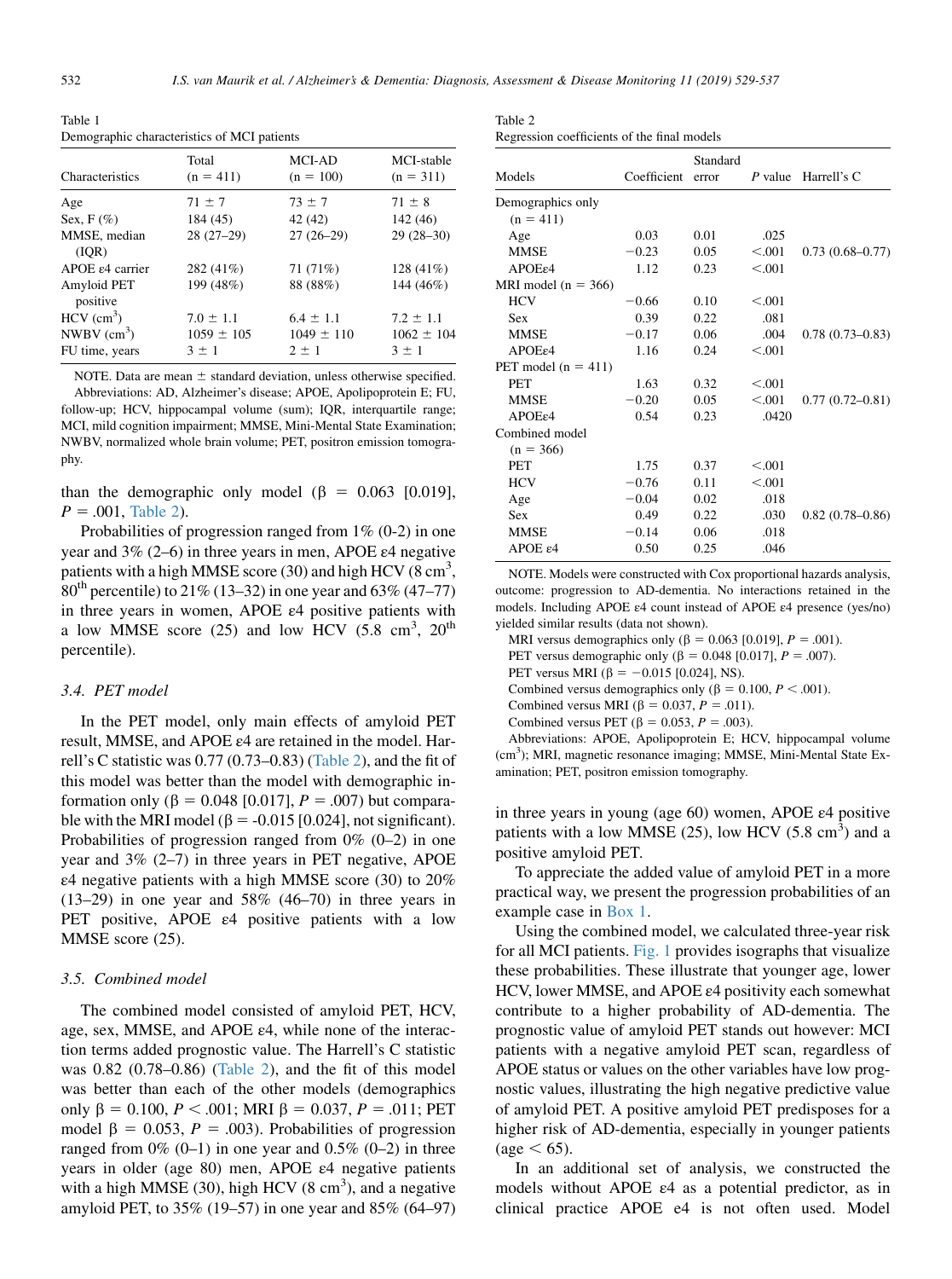# <span id="page-4-0"></span>Box 1. Example case

Female patient, aged 62, MMSE of 25, and APOE ε4 positive.

Based on demographic and basic clinical information only, this patient would have a probability to progress to ADdementia of 13% (8–23) in one year and 42% (28–58) in three years. These progression probabilities are elevated in comparison with the baseline risk of 24% in  $3 \pm 2$  years in this cohort.

If an MRI was performed and this patient would have a high HCV (8 cm<sup>3</sup>), her progression risk would drop to 5% (3–10) in one year and  $21\%$  (12–34) in three years. On the other hand, if she would have a low HCV (5.8 cm<sup>3</sup>), her risk would increase to  $21\%$  (13–32) in one year and  $63\%$  (47–77) in three years.

Taking into account the result of the amyloid PET scan but without looking at the information from the MRI, a negative amyloid PET would result in a decreased risk of  $4\%$  (2–9) in one year and  $15\%$  (8–29) in three years. In case of a positive amyloid PET, this risk would increase to 20% (13–29) in one year and 58% (46–70) in three years.

Combining information from the MRI and amyloid PET, the risk of progression would decrease in case of a negative amyloid PET; high HCV (8 cm<sup>3</sup>): one year 1% (0–4), three year 6% (2–14); low HCV (5.8 cm<sup>3</sup>): one year 7% (3–15), three year 26% (12–51). Progression probabilities would increase in case of a low HCV (5.8 cm<sup>3</sup>) and a positive amyloid PET to 33% (19%–54%) in one year and 83% (62%–96%) in three years.

performances were similar to the models with APOE ε4 [\(Supplementary Table 2](#page-6-0)). Of note, including APOE ε4 count also resulted in similar model performances as the models with APOE  $\varepsilon$ 4 presence and patient with one and two  $\varepsilon$ 4 alleles were equally at risk.

# 3.6. External validation

External validation in the ADC showed comparable prognostic performances: demographics only model, Harrell's  $C = 0.66$ ; MRI model, Harrell's  $C = 0.66$ ; the PET model, Harrell's  $C = 0.81$ ; and the combined model, Harrell's  $C = 0.76$ .



Fig. 1. Probability isographs for three-year progression to AD-dementia; Probability of progression within three years based on the combined model. Risk is low (green-yellow) in amyloid PET negative patients. Risk increases with lower HCV, younger age, and lower MMSE. In this combined model, amyloid PET clearly has the strongest contribution to prognosis as high probabilities can be found in amyloid PET positive patients (orange-red).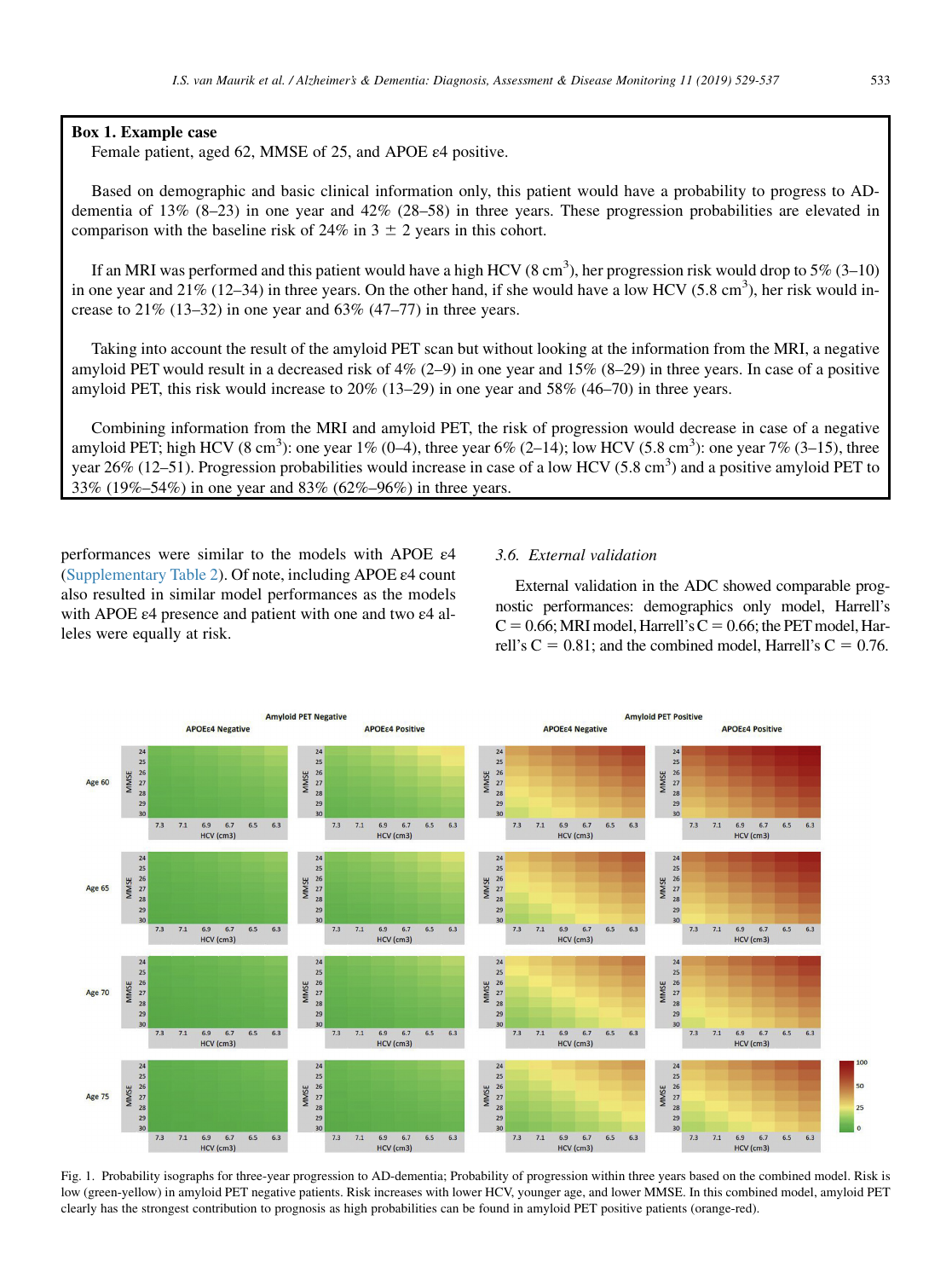# 4. Discussion

In this study, we constructed prognostic models that provide personalized progression probabilities to optimize the interpretation of amyloid PET in individual MCI patients. We showed how prognostic information for an individual MCI patient can be extracted from amyloid PET. Reasoning that amyloid PET will always be made after structural neuroimaging, we also constructed a model including both HCV and amyloid PET. In this combined model, amyloid PET has the strongest contribution to prognosis.

Former studies have repeatedly demonstrated on a group level that the predictive value of amyloid PET is largely attributable to a high negative predictive value [\[10,24,35,36\]](#page-7-0). These former studies cannot directly be translated to the individuals, however, as the interpretation of amyloid PET should take into account the background of a patient's own characteristics. In particular, age is a well-known risk factor for developing AD and is associated with increased amyloid deposition  $[9,11,37]$ . In the present study, we extended on these former findings as we showed that positive predictive value of amyloid PET appears somewhat stronger in younger and somewhat less strong in older patients, illustrating the value of our individualized prediction model that allows to interpret the amyloid PET in the context of an individual's own characteristics.

Another factor that is closely linked to amyloid positivity is the presence of APOE ε4. We therefore reasoned that for amyloid PET to be of use, it should add predictive value over APOE ε4 positivity. As a result, the demographic model, which also included APOE ε4, had rather high performance to start with. Nonetheless, amyloid PET clearly added prognostic value. Excluding APOE ε4 from the models did not decrease the prognostic performances, illustrating that amyloid PET can also be safely interpreted without knowledge of APOE ε4. This finding is in agreement with those observed in earlier studies and suggests that the predictive effect of APOE ε4 is indirect [\[38–40\]](#page-8-0).

Only a few former studies investigated the incremental value of MRI and PET biomarkers on predictive accuracy. While some studies showed an increase in predictive accuracy or faster decline in patients with reduced HCV on MRI and a positive amyloid PET [\[10,35,41,42\],](#page-7-0) only one study concluded the opposite [\[43\].](#page-8-0) In the present study, combining MRI and amyloid PET biomarkers increased prognostic performance compared to a model with either MRI or amyloid PET alone. In a former study, we constructed individualized prognostic models based on MRI and cerebrospinal fluid. This study also showed that bio-markers should best be combined [\[44\]](#page-8-0).

Although amyloid PET has been approved for diagnostic use, it is currently not part of standard diagnostic assessment. Outside specialized centers, amyloid PET is only limitedly available, making its clinical availability less than that of amyloid measured in cerebrospinal fluid. In this light, the current models with PET biomarkers may be valuable outside the clinic, for example, to select patients for trial enrollment.

But the fact that amyloid PET did not find its way to clinical practice may also be due to the lack of information on how to implement amyloid PET and what test results mean for an individual patient. As the field is shifting toward a biological definition of Alzheimer's disease, in which evidence of amyloid is the key player, the need for information on how to implement amyloid PET becomes more pressing. To pave the way for effective and efficient implementation of amyloid PET, the present study is of high importance. The recent IDEAS paper showed that amyloid greatly impacts patient management  $[16]$ , and we add to this by showing that amyloid PET in MCI patients has prognostic value. Moreover, our models allow a clinician to appreciate how a positive or negative result could contribute to the probability estimation, depending on the specific constellation of other (demographic) variables. Such models have very practical value; they can be used to interpret the results of diagnostic tests already performed.

It is also conceivable that a clinician would use the models before actually ordering the diagnostic test. This might be even a more realistic scenario, as amyloid PET is not part of standard diagnostic assessment. Best case/worst case scenarios could be calculated to appreciate the added value of amyloid PET in comparison with MRI only. In this light, the models would serve as a decision modeling tool, which could even promote shared decision making and could help to manage expectations of the outcome of the test. With the new biological definition of AD, it would also be interesting to see how the positive or negative result of an amyloid PET impacts clinical prognosis in cognitively normal individuals, for example, with subjective cognitive decline.

A recent review shows that only few studies have addressed potential risks of disclosure to nondemented memory clinic patients [\[45\]](#page-8-0). The most important argument against the disclosure of results was theoretical of nature and focused on the principle of "do no harm" [\[45,46\].](#page-8-0) Nonetheless, based on the few available empirical studies, disclosure of both positive and negative PET results had low risk of psychological harm [\[8,46–48\].](#page-7-0) On the other hand, important arguments in favor of disclosure are the autonomy of a patient and that it enhances future decision making. Moreover, patients and caregivers become more and more assertive in their need for information. Many, but not all, patients and caregivers who are referred to a memory clinic want information on the likely course of their disease  $[48,49]$ . Therefore, it is of importance that before embarking on testing, realistic expectations are set with regard to how the results of the test can help to determine the patients' need to learn more about the cause of their complaints, how certain the prognosis will become/how uncertain it will remain after testing, and how the results could affect clinical management [\[50\]](#page-8-0).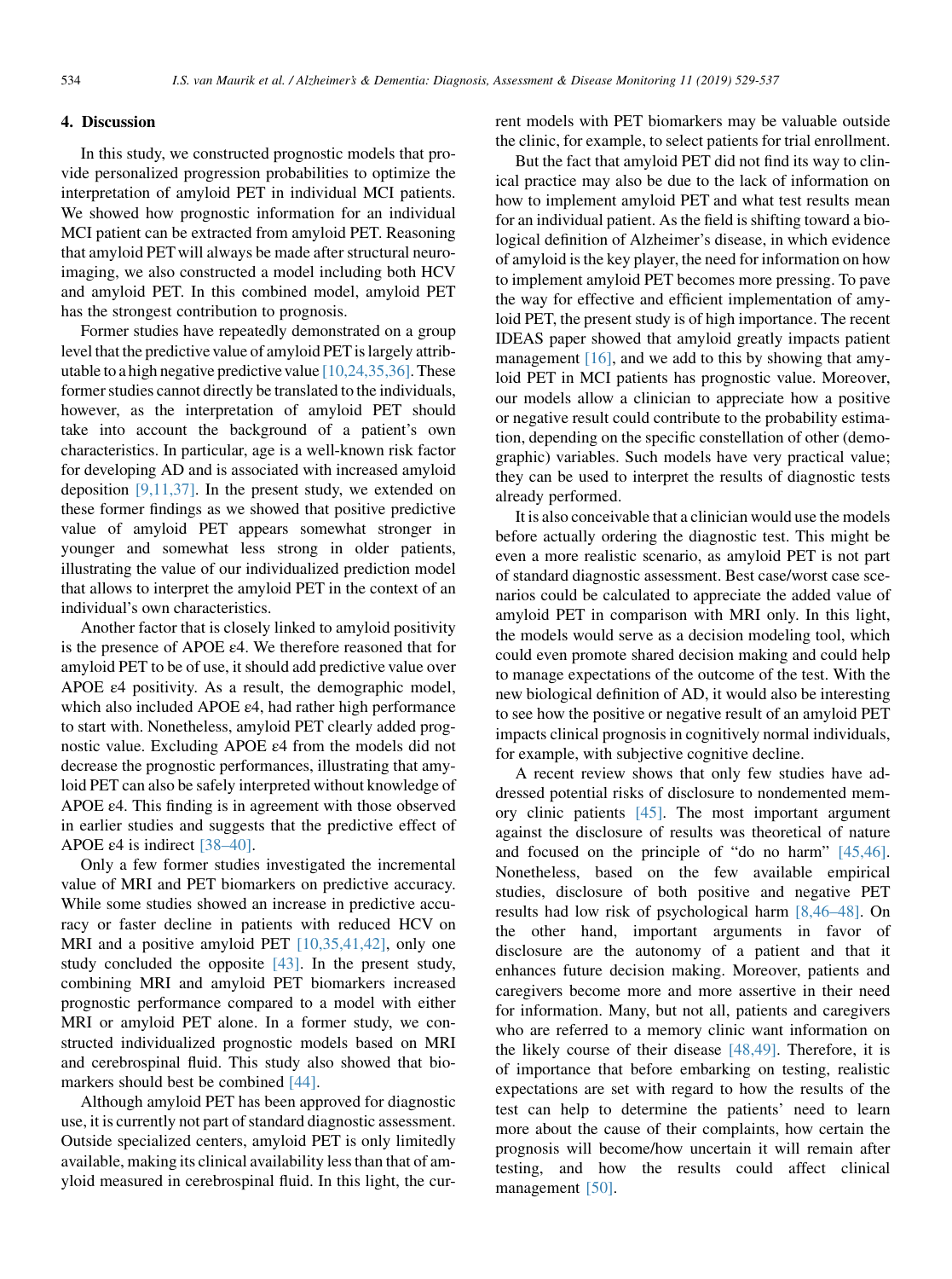<span id="page-6-0"></span>By definition, predictions are estimates and as a result, have a degree of uncertainty. Therefore, giving a range in which the prediction falls would be more appropriate than only a point estimate. It is not customary to accompany predictions with CIs, yet intervals allow researchers and clinicians to easily assess the precision of the prediction. For that reason, our model provides CIs as well. Owing to the strong negative predictive value of amyloid PET, the low risks have small CIs which illustrate that these risks can be estimated accurately. On the contrary, higher risks widen the CIs and show less secure estimates of progression, requiring a more cautious interpretation. How to communicate these uncertainties with patients and their caregivers is subject of current research in the Alzheimer's disease biomarkers in daily practiceproject.

One of the limitations is that ADNI represents a trial population, including primarily amnestic MCI patients, rather than a clinical heterogeneous sample of MCI patients. Constructing models for amyloid PET in ADNI might result in an overestimating of the effect of amyloid PET. Therefore, we validated the prognostic models in an external cohort. In the ADC, the models containing HCV performed less, whereas models based on PET performed comparably well (i.e., no overestimation). The ADC cohort is rather young, which may have led to a somewhat lower performance of the MRI model, yet again showing the added value of amyloid PET in this younger population. In addition, the validation sample is rather small, resulting in an underrepresentation of amyloid PET positivity in stable MCI patients. Moreover, a variety of different tracers was used in the ADC, and the ADC used visual rating to interpret the PET imaging data. Despite the use of different techniques, the prognostic model still performed reasonably well in the ADC, confirming external generalizability. Nonetheless, the models deserve further validation in larger and different datasets.

Current guidelines and expert opinions report that amyloid PET alone cannot predict the trajectory of progression for an individual patient [\[7,50\].](#page-7-0) Furthermore, these guidelines underline the meaning of an amyloid PET result should be interpreted in the context of a patient's entire clinical assessment, without actually detailing how that should be done. Our present study addresses this ardent clinical need. Of note, we show that even when taking patient characteristics and clinical assessment into account, amyloid PET clearly is the key player in prognostic models helping patients to understand what they can expect of the future. Our models are easy to use, and we provide a calculator upon request. We intend these models to serve as input for a web-based tool to support clinicians in integrating biomarkers in their daily clinical practice. The present study takes the first steps toward precision medicine based on amyloid PET.

#### Acknowledgments

We would like to thank S. Ingala for her help with calculating brain volumes in the ADC. Research of the Alzheimer center Amsterdam is part of the neurodegeneration research program of Amsterdam Neuroscience. The Alzheimer Center Amsterdam is supported by Stichting Alzheimer Nederland and Stichting VUmc fonds. W.M.vd.F. is recipient of a grant by Stichting LSH-TKI (ABIDE-communication: LSHM16025, cofunded by Life-MI and Alzheimer Nederland) and ZonMW-Memorabel (ABIDE; project no 733050201), a project in the context of the Dutch Deltaplan Dementia.

# Supplementary Data

Supplementary data related to this article can be found at <https://doi.org/10.1016/j.dadm.2019.04.011>.

# RESEARCH IN CONTEXT

- 1. Systematic review: We searched PubMed for literature on amyloid PET and biomarker based prognostic models that predict clinical progression in patients with mild cognitive impairment (MCI). We also search for relevant publications in the reference lists of articles. Studies demonstrated the predictive value of amyloid PET in MCI, which seems largely attributable to a high negative predictive value. As the interpretation of amyloid PET should take into account the background of a patient's own characteristics, results from these former studies cannot directly be translated to the individual.
- 2. Interpretation: Our study takes the first steps in a precision medicine approach for MCI patients with amyloid PET. With our externally validated models, probabilities of clinical progression within one and three years with accompanying confidence intervals can be calculated.
- 3. Future directions: Future research should aim to further study the use of personalized prediction based on amyloid PET in larger cohorts of MCI patients.

#### References

- [1] [Klunk WE, Engler H, Nordberg A, Wang Y, Blomqvist G, Holt DP,](http://refhub.elsevier.com/S2352-8729(19)30040-5/sref1) [et al. Imaging brain amyloid in Alzheimer's disease with Pittsburgh](http://refhub.elsevier.com/S2352-8729(19)30040-5/sref1) [Compound-B. Ann Neurol 2004;55:306–19](http://refhub.elsevier.com/S2352-8729(19)30040-5/sref1).
- [2] [Yeo JM, Waddell B, Khan Z, Pal S. A systematic review and meta](http://refhub.elsevier.com/S2352-8729(19)30040-5/sref2)[analysis of \(18\)F-labeled amyloid imaging in Alzheimer's disease.](http://refhub.elsevier.com/S2352-8729(19)30040-5/sref2) [Alzheimers Dement \(Amst\) 2015;1:5–13.](http://refhub.elsevier.com/S2352-8729(19)30040-5/sref2)
- [3] [Johnson KA, Minoshima S, Bohnen NI, Donohoe KJ, Foster NL,](http://refhub.elsevier.com/S2352-8729(19)30040-5/sref3) [Herscovitch P, et al, Alzheimer's Association, Society of Nuclear](http://refhub.elsevier.com/S2352-8729(19)30040-5/sref3) [Medicine and Molecular Imaging, Amyloid Imaging Taskforce.](http://refhub.elsevier.com/S2352-8729(19)30040-5/sref3) [Appropriate use criteria for amyloid PET: a report of the Amyloid](http://refhub.elsevier.com/S2352-8729(19)30040-5/sref3)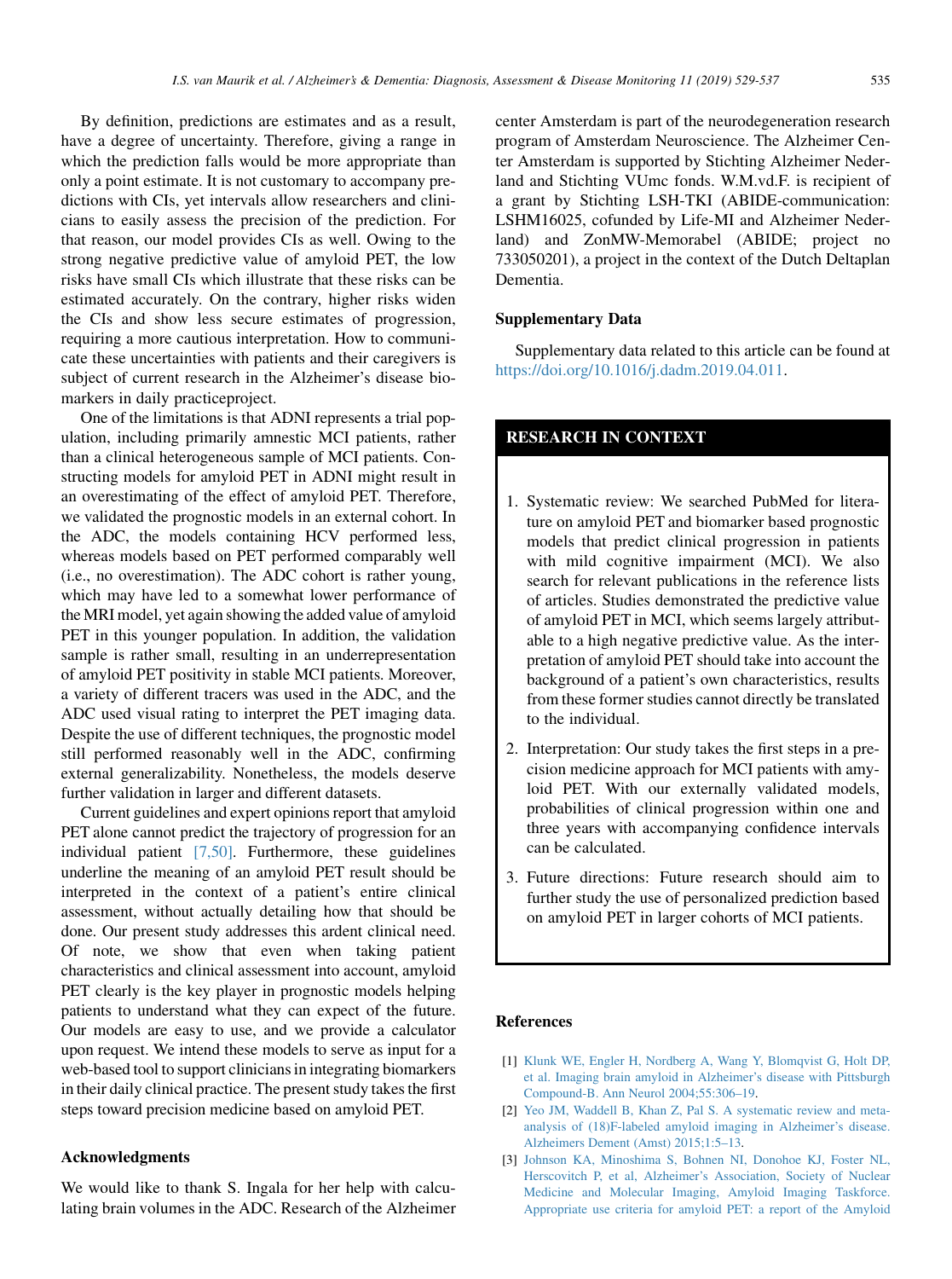<span id="page-7-0"></span>[Imaging Task Force, the Society of Nuclear Medicine and Molecular](http://refhub.elsevier.com/S2352-8729(19)30040-5/sref3) [Imaging, and the Alzheimer's Association. Alzheimers Dement](http://refhub.elsevier.com/S2352-8729(19)30040-5/sref3) [2013;9. e-1-e-16](http://refhub.elsevier.com/S2352-8729(19)30040-5/sref3).

- [4] [Jack CR Jr, Bennett DA, Blennow K, Carrillo MC, Dunn B,](http://refhub.elsevier.com/S2352-8729(19)30040-5/sref4) [Haeberlein SB, et al. NIA-AA Research Framework: toward a biolog](http://refhub.elsevier.com/S2352-8729(19)30040-5/sref4)[ical definition of Alzheimer's disease. Alzheimers Dement 2018;](http://refhub.elsevier.com/S2352-8729(19)30040-5/sref4) [14:535–62](http://refhub.elsevier.com/S2352-8729(19)30040-5/sref4).
- [5] [Zwan MD, Bouwman FH, Konijnenberg E, van der Flier WM,](http://refhub.elsevier.com/S2352-8729(19)30040-5/sref5) [Lammertsma AA, Verhey FR, et al. Diagnostic impact of \[\(18\)F\]flu](http://refhub.elsevier.com/S2352-8729(19)30040-5/sref5)[temetamol PET in early-onset dementia. Alzheimers Res Ther 2017;](http://refhub.elsevier.com/S2352-8729(19)30040-5/sref5)  $9.2$
- [6] [Boccardi M, Altomare D, Ferrari C, Festari C, Guerra UP, Paghera B,](http://refhub.elsevier.com/S2352-8729(19)30040-5/sref6) [et al., Incremental Diagnostic Value of Amyloid PETWFWG. Assess](http://refhub.elsevier.com/S2352-8729(19)30040-5/sref6)[ment of the incremental diagnostic value of florbetapir F 18 imaging in](http://refhub.elsevier.com/S2352-8729(19)30040-5/sref6) [patients with cognitive impairment: the incremental diagnostic value](http://refhub.elsevier.com/S2352-8729(19)30040-5/sref6) [of amyloid PET with \[18F\]-Florbetapir \(INDIA-FBP\) Study. JAMA](http://refhub.elsevier.com/S2352-8729(19)30040-5/sref6) [Neurol 2016;73:1417–24.](http://refhub.elsevier.com/S2352-8729(19)30040-5/sref6)
- [7] [Chiotis K, Saint-Aubert L, Boccardi M, Gietl A, Picco A, Varrone A,](http://refhub.elsevier.com/S2352-8729(19)30040-5/sref7) [et al., Geneva Task Force for the Roadmap of Alzheimer's Biomarkers.](http://refhub.elsevier.com/S2352-8729(19)30040-5/sref7) [Clinical validity of increased cortical uptake of amyloid ligands on](http://refhub.elsevier.com/S2352-8729(19)30040-5/sref7) [PET as a biomarker for Alzheimer's disease in the context of a struc](http://refhub.elsevier.com/S2352-8729(19)30040-5/sref7)[tured 5-phase development framework. Neurobiol Aging 2017;](http://refhub.elsevier.com/S2352-8729(19)30040-5/sref7) [52:214–27](http://refhub.elsevier.com/S2352-8729(19)30040-5/sref7).
- [8] [de Wilde A, van der Flier WM, Pelkmans W, Bouwman F, Verwer J,](http://refhub.elsevier.com/S2352-8729(19)30040-5/sref8) [Groot C, et al. Association of amyloid positron emission tomography](http://refhub.elsevier.com/S2352-8729(19)30040-5/sref8) [With changes in diagnosis and patient treatment in an unselected mem](http://refhub.elsevier.com/S2352-8729(19)30040-5/sref8)[ory clinic cohort: the ABIDE Project. JAMA Neurol 2018;](http://refhub.elsevier.com/S2352-8729(19)30040-5/sref8) [75:1062–70](http://refhub.elsevier.com/S2352-8729(19)30040-5/sref8).
- [9] [Jansen WJ, Ossenkoppele R, Knol DL, Tijms BM, Scheltens P,](http://refhub.elsevier.com/S2352-8729(19)30040-5/sref9) [Verhey FR, et al., Amyloid Biomarker Study Group. Prevalence of ce](http://refhub.elsevier.com/S2352-8729(19)30040-5/sref9)[rebral amyloid pathology in persons without dementia: a meta-anal](http://refhub.elsevier.com/S2352-8729(19)30040-5/sref9)[ysis. JAMA 2015;313:1924–38](http://refhub.elsevier.com/S2352-8729(19)30040-5/sref9).
- [10] [Trzepacz PT, Yu P, Sun J, Schuh K, Case M, Witte MM, et al. Compar](http://refhub.elsevier.com/S2352-8729(19)30040-5/sref10)[ison of neuroimaging modalities for the prediction of conversion from](http://refhub.elsevier.com/S2352-8729(19)30040-5/sref10) [mild cognitive impairment to Alzheimer's dementia. Neurobiol Aging](http://refhub.elsevier.com/S2352-8729(19)30040-5/sref10) [2014;35:143–51](http://refhub.elsevier.com/S2352-8729(19)30040-5/sref10).
- [11] [Jack CR Jr, Wiste HJ, Weigand SD, Rocca WA, Knopman DS,](http://refhub.elsevier.com/S2352-8729(19)30040-5/sref11) [Mielke MM, et al. Age-specific population frequencies of cerebral](http://refhub.elsevier.com/S2352-8729(19)30040-5/sref11) [beta-amyloidosis and neurodegeneration among people with normal](http://refhub.elsevier.com/S2352-8729(19)30040-5/sref11) [cognitive function aged 50-89 years: a cross-sectional study. Lancet](http://refhub.elsevier.com/S2352-8729(19)30040-5/sref11) [Neurol 2014;13:997–1005.](http://refhub.elsevier.com/S2352-8729(19)30040-5/sref11)
- [12] [Morris JC, Roe CM, Xiong C, Fagan AM, Goate AM, Holtzman DM,](http://refhub.elsevier.com/S2352-8729(19)30040-5/sref12) [et al. APOE predicts amyloid-beta but not tau Alzheimer pathology in](http://refhub.elsevier.com/S2352-8729(19)30040-5/sref12) [cognitively normal aging. Ann Neurol 2010;67:122–31](http://refhub.elsevier.com/S2352-8729(19)30040-5/sref12).
- [13] [Scheinin NM, Wikman K, Jula A, Perola M, Vahlberg T, Rokka J,](http://refhub.elsevier.com/S2352-8729(19)30040-5/sref13) [et al. Cortical \(1\)\(1\)C-PIB uptake is associated with age, APOE ge](http://refhub.elsevier.com/S2352-8729(19)30040-5/sref13)[notype, and gender in "healthy aging". J Alzheimers Dis 2014;](http://refhub.elsevier.com/S2352-8729(19)30040-5/sref13) [41:193–202](http://refhub.elsevier.com/S2352-8729(19)30040-5/sref13).
- [14] [Landau SM, Mintun MA, Joshi AD, Koeppe RA, Petersen RC,](http://refhub.elsevier.com/S2352-8729(19)30040-5/sref14) [Aisen PS, et al., Alzheimer's Disease Neuroimaging Initiative](http://refhub.elsevier.com/S2352-8729(19)30040-5/sref14) [\(ADNI\). Amyloid deposition, hypometabolism, and longitudinal](http://refhub.elsevier.com/S2352-8729(19)30040-5/sref14) [cognitive decline. Ann Neurol 2012;72:578–86.](http://refhub.elsevier.com/S2352-8729(19)30040-5/sref14)
- [15] [Frisoni GB, Boccardi M, Barkhof F, Blennow K, Cappa S, Chiotis K,](http://refhub.elsevier.com/S2352-8729(19)30040-5/sref15) [et al. Strategic roadmap for an early diagnosis of Alzheimer's disease](http://refhub.elsevier.com/S2352-8729(19)30040-5/sref15) [based on biomarkers. Lancet Neurol 2017;16:661–76](http://refhub.elsevier.com/S2352-8729(19)30040-5/sref15).
- [16] [Rabinovici GD, Gatsonis C, Apgar C, Chaudhary K, Gareen I,](http://refhub.elsevier.com/S2352-8729(19)30040-5/sref16) [Hanna L, et al. Association of Amyloid Positron Emission Tomogra](http://refhub.elsevier.com/S2352-8729(19)30040-5/sref16)[phy With Subsequent Change in Clinical Management Among Medi](http://refhub.elsevier.com/S2352-8729(19)30040-5/sref16)[care Beneficiaries With Mild Cognitive Impairment or Dementia.](http://refhub.elsevier.com/S2352-8729(19)30040-5/sref16) [JAMA 2019;321:1286–94.](http://refhub.elsevier.com/S2352-8729(19)30040-5/sref16)
- [17] [Frisoni GB, Barkhof F, Altomare D, Berkhof J, Boccardi M,](http://refhub.elsevier.com/S2352-8729(19)30040-5/sref17) [Canzoneri E, et al. AMYPAD Diagnostic and Patient Management](http://refhub.elsevier.com/S2352-8729(19)30040-5/sref17) [Study: Rationale and design. Alzheimers Dement 2018;15:388–99](http://refhub.elsevier.com/S2352-8729(19)30040-5/sref17).
- [18] [Petersen RC, Aisen PS, Beckett LA, Donohue MC, Gamst AC,](http://refhub.elsevier.com/S2352-8729(19)30040-5/sref18) [Harvey DJ, et al. Alzheimer's Disease Neuroimaging Initiative](http://refhub.elsevier.com/S2352-8729(19)30040-5/sref18) [\(ADNI\): clinical characterization. Neurology 2010;74:201–9](http://refhub.elsevier.com/S2352-8729(19)30040-5/sref18).
- [19] [McKhann G, Drachman D, Folstein M, Katzman R, Price D,](http://refhub.elsevier.com/S2352-8729(19)30040-5/sref19) [Stadlan EM. Clinical diagnosis of Alzheimer's disease: report of the](http://refhub.elsevier.com/S2352-8729(19)30040-5/sref19) [NINCDS-ADRDA Work Group under the auspices of Department of](http://refhub.elsevier.com/S2352-8729(19)30040-5/sref19) [Health and Human Services Task Force on Alzheimer's Disease.](http://refhub.elsevier.com/S2352-8729(19)30040-5/sref19) [Neurology 1984;34:939–44.](http://refhub.elsevier.com/S2352-8729(19)30040-5/sref19)
- [20] [Rowe CC, Ng S, Ackermann U, Gong SJ, Pike K, Savage G, et al. Im](http://refhub.elsevier.com/S2352-8729(19)30040-5/sref20)[aging beta-amyloid burden in aging and dementia. Neurology 2007;](http://refhub.elsevier.com/S2352-8729(19)30040-5/sref20) [68:1718–25](http://refhub.elsevier.com/S2352-8729(19)30040-5/sref20).
- [21] [Bourgeat P, Chetelat G, Villemagne VL, Fripp J, Raniga P, Pike K,](http://refhub.elsevier.com/S2352-8729(19)30040-5/sref21) [et al. Beta-amyloid burden in the temporal neocortex is related to hip](http://refhub.elsevier.com/S2352-8729(19)30040-5/sref21)[pocampal atrophy in elderly subjects without dementia. Neurology](http://refhub.elsevier.com/S2352-8729(19)30040-5/sref21) [2010;74:121–7](http://refhub.elsevier.com/S2352-8729(19)30040-5/sref21).
- [22] [Jack CR Jr, Lowe VJ, Senjem ML, Weigand SD, Kemp BJ,](http://refhub.elsevier.com/S2352-8729(19)30040-5/sref22) [Shiung MM, et al. 11C PiB and structural MRI provide complemen](http://refhub.elsevier.com/S2352-8729(19)30040-5/sref22)[tary information in imaging of Alzheimer's disease and amnestic](http://refhub.elsevier.com/S2352-8729(19)30040-5/sref22) [mild cognitive impairment. Brain 2008;131:665–80.](http://refhub.elsevier.com/S2352-8729(19)30040-5/sref22)
- [23] [Joshi AD, Pontecorvo MJ, Clark CM, Carpenter AP,](http://refhub.elsevier.com/S2352-8729(19)30040-5/sref23) [Jennings DL, Sadowsky CH, et al. Performance characteristics](http://refhub.elsevier.com/S2352-8729(19)30040-5/sref23) [of amyloid PET with florbetapir F 18 in patients with alzheimer's](http://refhub.elsevier.com/S2352-8729(19)30040-5/sref23) [disease and cognitively normal subjects. J Nucl Med 2012;](http://refhub.elsevier.com/S2352-8729(19)30040-5/sref23) [53:378–84](http://refhub.elsevier.com/S2352-8729(19)30040-5/sref23).
- [24] [Koivunen J, Scheinin N, Virta JR, Aalto S, Vahlberg T, Nagren K, et al.](http://refhub.elsevier.com/S2352-8729(19)30040-5/sref24) [Amyloid PET imaging in patients with mild cognitive impairment: a](http://refhub.elsevier.com/S2352-8729(19)30040-5/sref24) [2-year follow-up study. Neurology 2011;76:1085–90.](http://refhub.elsevier.com/S2352-8729(19)30040-5/sref24)
- [25] [Newson RB. Comparing the predictive powers of survival models us](http://refhub.elsevier.com/S2352-8729(19)30040-5/sref25)[ing Harrell's C or Somers. D Stata J 2010;10:339–58.](http://refhub.elsevier.com/S2352-8729(19)30040-5/sref25)
- [26] [Cefalu M. Pointwise confidence intervals for the covariate-adjusted](http://refhub.elsevier.com/S2352-8729(19)30040-5/sref26) [survivor function in the Cox model. Stata J 2011;11:64–81](http://refhub.elsevier.com/S2352-8729(19)30040-5/sref26).
- [27] [van der Flier WM, Pijnenburg YA, Prins N, Lemstra AW,](http://refhub.elsevier.com/S2352-8729(19)30040-5/sref27) [Bouwman FH, Teunissen CE, et al. Optimizing patient care and](http://refhub.elsevier.com/S2352-8729(19)30040-5/sref27) [research: the Amsterdam Dementia Cohort. J Alzheimers Dis 2014;](http://refhub.elsevier.com/S2352-8729(19)30040-5/sref27) [41:313–27](http://refhub.elsevier.com/S2352-8729(19)30040-5/sref27).
- [28] [van der Flier WM, Scheltens P. Amsterdam dementia cohort: perform](http://refhub.elsevier.com/S2352-8729(19)30040-5/sref28)[ing research to optimize care. J Alzheimers Dis 2018;62:1091–111.](http://refhub.elsevier.com/S2352-8729(19)30040-5/sref28)
- [29] [Petersen RC, Smith GE, Waring SC, Ivnik RJ, Tangalos EG,](http://refhub.elsevier.com/S2352-8729(19)30040-5/sref29) [Kokmen E. Mild cognitive impairment: clinical characterization and](http://refhub.elsevier.com/S2352-8729(19)30040-5/sref29) [outcome. Arch Neurol 1999;56:303–8.](http://refhub.elsevier.com/S2352-8729(19)30040-5/sref29)
- [30] [Albert MS, DeKosky ST, Dickson D, Dubois B, Feldman HH, Fox NC,](http://refhub.elsevier.com/S2352-8729(19)30040-5/sref30) [et al. The diagnosis of mild cognitive impairment due to Alzheimer's](http://refhub.elsevier.com/S2352-8729(19)30040-5/sref30) [disease: recommendations from the National Institute on Aging-Alz](http://refhub.elsevier.com/S2352-8729(19)30040-5/sref30)[heimer's Association workgroups on diagnostic guidelines for](http://refhub.elsevier.com/S2352-8729(19)30040-5/sref30) [Alzheimer's disease. Alzheimers Dement 2011;7:270–9](http://refhub.elsevier.com/S2352-8729(19)30040-5/sref30).
- [31] [Dubois B, Feldman HH, Jacova C, Dekosky ST, Barberger-Gateau P,](http://refhub.elsevier.com/S2352-8729(19)30040-5/sref31) [Cummings J, et al. Research criteria for the diagnosis of Alzheimer's](http://refhub.elsevier.com/S2352-8729(19)30040-5/sref31) [disease: revising the NINCDS-ADRDA criteria. Lancet Neurol 2007;](http://refhub.elsevier.com/S2352-8729(19)30040-5/sref31) [6:734–46](http://refhub.elsevier.com/S2352-8729(19)30040-5/sref31).
- [32] [McKhann GM, Knopman DS, Chertkow H, Hyman BT, Jack CR Jr,](http://refhub.elsevier.com/S2352-8729(19)30040-5/sref32) [Kawas CH, et al. The diagnosis of dementia due to Alzheimer's](http://refhub.elsevier.com/S2352-8729(19)30040-5/sref32) [disease: recommendations from the National Institute on Aging-Alz](http://refhub.elsevier.com/S2352-8729(19)30040-5/sref32)[heimer's Association workgroups on diagnostic guidelines for](http://refhub.elsevier.com/S2352-8729(19)30040-5/sref32) [Alzheimer's disease. Alzheimers Dement 2011;7:263–9](http://refhub.elsevier.com/S2352-8729(19)30040-5/sref32).
- [33] [Patenaude B, Smith SM, Kennedy DN, Jenkinson M. A Bayesian](http://refhub.elsevier.com/S2352-8729(19)30040-5/sref33) [model of shape and appearance for subcortical brain segmentation.](http://refhub.elsevier.com/S2352-8729(19)30040-5/sref33) [Neuroimage 2011;56:907–22.](http://refhub.elsevier.com/S2352-8729(19)30040-5/sref33)
- [34] [Smith SM, Zhang Y, Jenkinson M, Chen J, Matthews PM, Federico A,](http://refhub.elsevier.com/S2352-8729(19)30040-5/sref34) [et al. Accurate, robust, and automated longitudinal and cross-sectional](http://refhub.elsevier.com/S2352-8729(19)30040-5/sref34) [brain change analysis. Neuroimage 2002;17:479–89](http://refhub.elsevier.com/S2352-8729(19)30040-5/sref34).
- [35] [Rowe CC, Bourgeat P, Ellis KA, Brown B, Lim YY, Mulligan R, et al.](http://refhub.elsevier.com/S2352-8729(19)30040-5/sref35) [Predicting Alzheimer disease with beta-amyloid imaging: results from](http://refhub.elsevier.com/S2352-8729(19)30040-5/sref35) [the Australian imaging, biomarkers, and lifestyle study of ageing. Ann](http://refhub.elsevier.com/S2352-8729(19)30040-5/sref35) [Neurol 2013;74:905–13.](http://refhub.elsevier.com/S2352-8729(19)30040-5/sref35)
- [36] [Wolk DA, Price JC, Saxton JA, Snitz BE, James JA, Lopez OL, et al.](http://refhub.elsevier.com/S2352-8729(19)30040-5/sref36) [Amyloid imaging in mild cognitive impairment subtypes. Ann Neurol](http://refhub.elsevier.com/S2352-8729(19)30040-5/sref36) [2009;65:557–68](http://refhub.elsevier.com/S2352-8729(19)30040-5/sref36).
- [37] [Rowe CC, Ellis KA, Rimajova M, Bourgeat P, Pike KE, Jones G, et al.](http://refhub.elsevier.com/S2352-8729(19)30040-5/sref37) [Amyloid imaging results from the Australian Imaging, Biomarkers](http://refhub.elsevier.com/S2352-8729(19)30040-5/sref37)